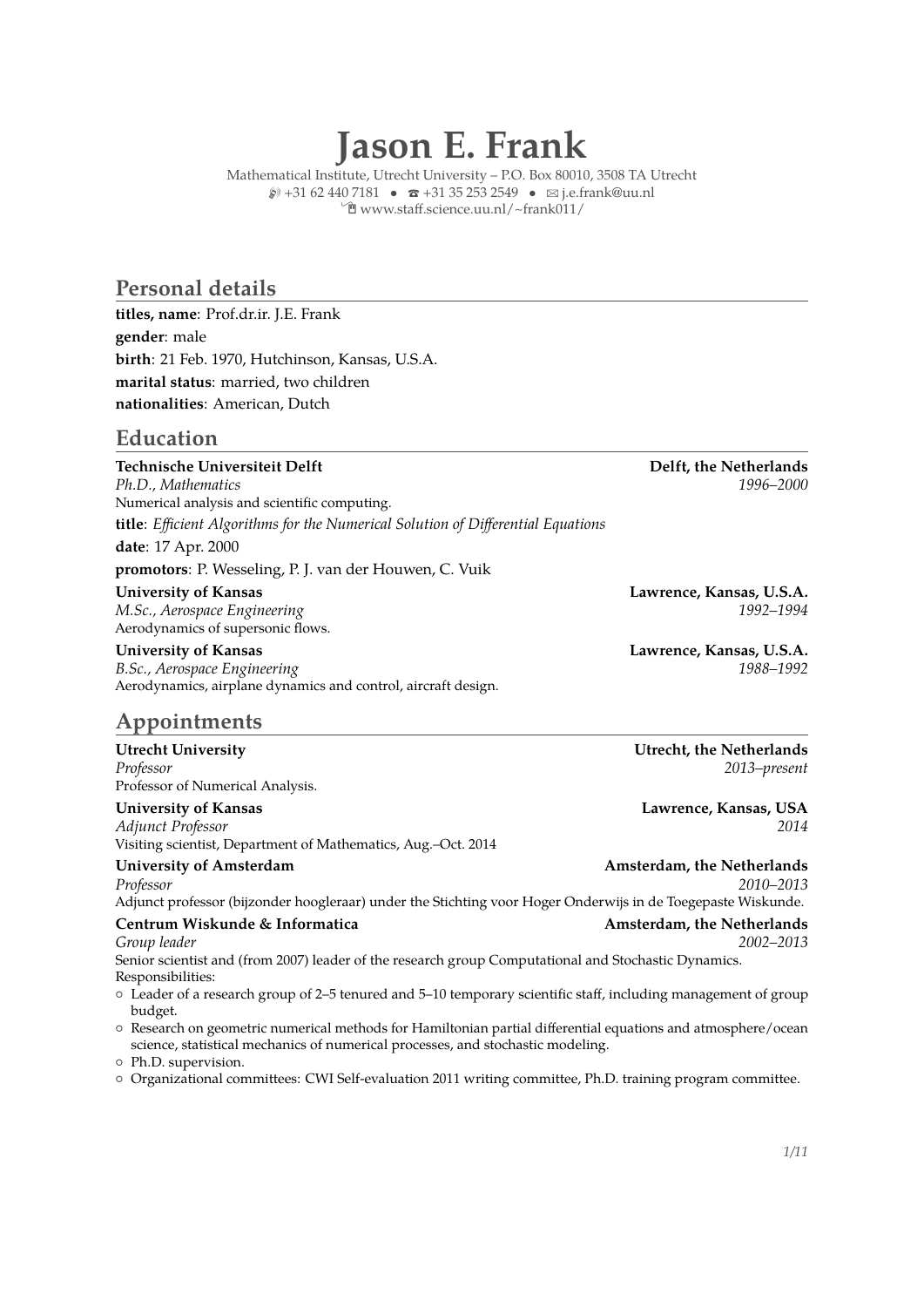#### **Centrum Wiskunde & Informatica Amsterdam, the Netherlands**

*Postdoc 2000–2001* Research on geometric numerical integration of large scale atmospheric flows.

**Delft University of Technology Delft, the Netherlands**<br> *Ph.D. Researcher* (1996–2000) *Ph.D. Researcher 1996–2000* Research on numerical linear algebra and high-performance computing.

#### **University of Kansas Lawrence, Kansas**

*Research assistant 1994–1995* Research on numerical analysis, including a six-month research visit to Centrum Wiskunde & Informatica, Amsterdam.

# **Standing committees**

{ Executive board, mathematics cluster NDNS+ (since 2010).

- { PWN Committee on Research (since 2016)
- { Steering committee, Utrecht University Focus Area on Foundations of Complex Systems (since 2013).

{ Director of Netherlands Mathematics Research School WONDER (since 2015).

{ Computational Science program board, Lorentz Center and NWO (since (2010).

{ Werkgemeenschap Scientific Computing, executive board (since 2010).

{ NWO Complexity Program board (2010–2016).

### **Ad hoc committees**

{ Bachelor curriculum midterm recommendations, Mathematical Institute, Utrecht U, 2015 (chair).

{ UHD promotion committee, Mathematical Institute, Utrecht U, 2014 and 2015(chair).

{ Writing committee, Platform Wiskunde Nederland vision document for Dutch mathematics: *Formulas for Insight and Innovation*, 2013–2014.

# **Memberships**

{ Society for Industrial and Applied Mathematics, since 1994.

{ Koninklijk Wiskundig Genootschap, since 2001.

{ Werkgemeenschap Scientific Computing, since 1995.

# **Grants and awards**

{ NWO/EW Mathematics of Planet Earth program (with L.R.M. Maas), 2014, Ph.D. student, Vertical mixing and internal wave attractors.

{ NWO/EW Mathematics of Planet Earth program (with S. Dubinkina), 2014, Ph.D. student, Geometric structure and data assimilation.

{ FOM/Shell/NWO program Computational Science for Energy Research, (with S. Dubinkina), 2014, Ph.D. student, Probabilistic uncertainty assessments in energy-related problems.

{ NWO Call for Ideas, 2013, program proposal "Mathematics of Planet Earth", provided funding for seven Ph.D. students via open call.

{ NWO Visitor grant, 2011.

{ NWO/EW Open competition, 2010, Ph.D. student, Thermostat closures for inviscid fluids.

{ CWI Internal Funding Competition, 2010, Ph.D. student, Uncertainty modeling of power distribution with decentralized production and storage.

{ NWO/ALW Climate Variability Program (with O. Bokhove U. Twente), 2005, Ph.D. student, Hamiltonianbased numerical methods for forced-dissipative climate prediction.

{ NWO/EW Open competition, 2005, Ph.D. student, Adaptive multisymplectic box schemes for Hamil-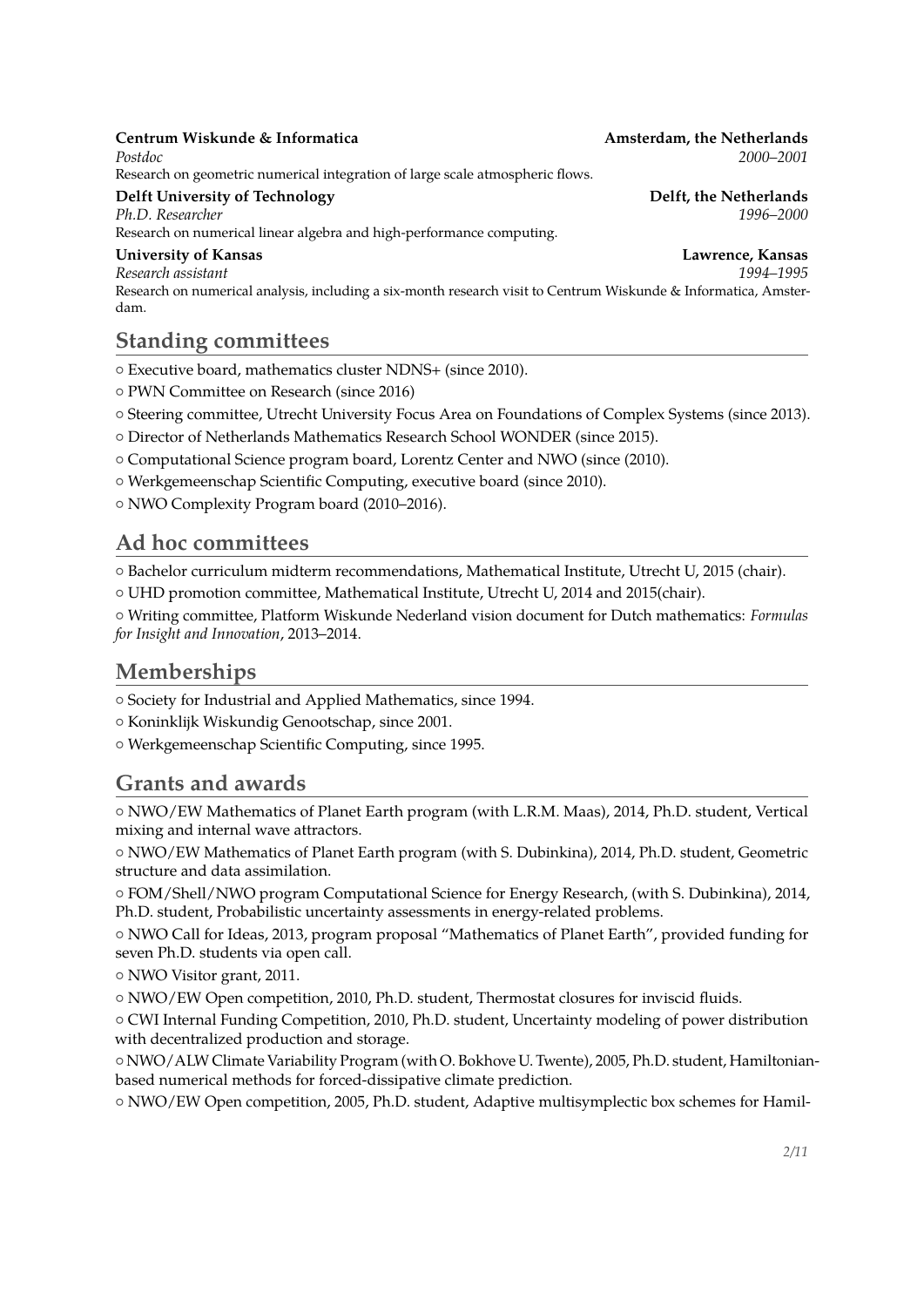tonian wave equations.

{ NWO/ALW Climate Variability Program, 2004, PhD. student, Symplectic integration of atmospheric dynamics: Long-term statistical accuracy for ensemble climate simulations.

{ NWO Vernieuwingsimpuls Veni, 2002, Geometric Numerical Methods for Continuum Mechanics.

{ NWO Visitor Grant, Sabbatical of B. Leimkuhler, Edinburgh, 2011.

{ Application for Royal Commendation of J. G. Verwer, 2011.

# **Editorial and Review**

**Editorial board**: *SIAM Journal on Scientific Computing*, 2007–2019.

**Guest editor**: *Journal of Computational and Applied Mathematics*, special issue on the proceedings of the conference NUMDIFF 14, 2016.

**Guest editor**: *Journal of Computational Physics*, Special issue on physics-preserving numerical methods, 2013.

**Guest editor**: *Journal of Computational and Applied Mathematics*, special issue on the proceedings of the conference NUMDIFF 13, 2013.

**Reviewer**: *SIAM Review, SIAM Journal on Scientific Computing, SIAM Journal on Numerical Analysis, Philosophical Transactions of the Royal Society A, Journal of Fluid Mechanics, Journal of the Atmospheric Sciences, Physica D, Journal of Computational Physics, Journal of Physics A, Numerische Mathematik, Applied Numerical Mathematics, Journal of Computational and Applied Mathematics, Physics Letters A, Applied Mathematics Letters, Atmospheric Science Letters, Mathematical and Computer Modelling, The European Physical Journal, Computer Physics Communications, International Journal of Computer Mathematics, Journal of Applied Mathematics, Mathematics of Computation, Computers and Mathematics with Applications, Mathematics and Computers in Simulation, Numerical Methods for Partial Differential Equations.*

## **Ph.D. Thesis Committees**

{ J. Dorrestijn, Technische Universiteit Delft, 8 Sep. 2016

{ A. Tantet, Universiteit Utrecht, 25 Apr. 2016

{ Q. Feng, Universiteit Utrecht, 7 Dec. 2015

{ P. Käufl, Universiteit Utrecht, 16 Oct. 2015

{ K.W. Myerscough, Utrecht University, 24 Aug. 2015 (promotor)

{ X. Li, Technische Universiteit Delft, Jul. 2015

{ W.S. Wadman, University of Amsterdam, 18 Jun. 2015 (co-promotor)

{ J. Maclean, University of Sydney, Jan. 2015 (foreign external)

{ G. Imran, University of Auckland, 20 Jun. 2014 (foreign external)

{ A. Palhas, Technische Universiteit Delft, 3 Sep. 2013

{ F. McDonald, Massey University New Zealand, 2013 (foreign external)

{ W. van Hoydonck, Technische Universiteit Delft, 11 Jun. 2013

{ J. Bajars, Universiteit van Amsterdam, 7 Dec. 2012 (promotor)

{ A. Mozartova, Radboud University Nijmegen, 2012

{ M. Dahlby, NTNU Trondheim, Norway, 25 Nov. 2011 (first opponent)

{ R. Reis da Silva, University of Amsterdam, 10 Apr. 2011

{ P. Lucas, Technische Universiteit Delft, 24 Jun. 2010

{ S. Dubinkina, University of Amsterdam, 28 May 2010 (promotor)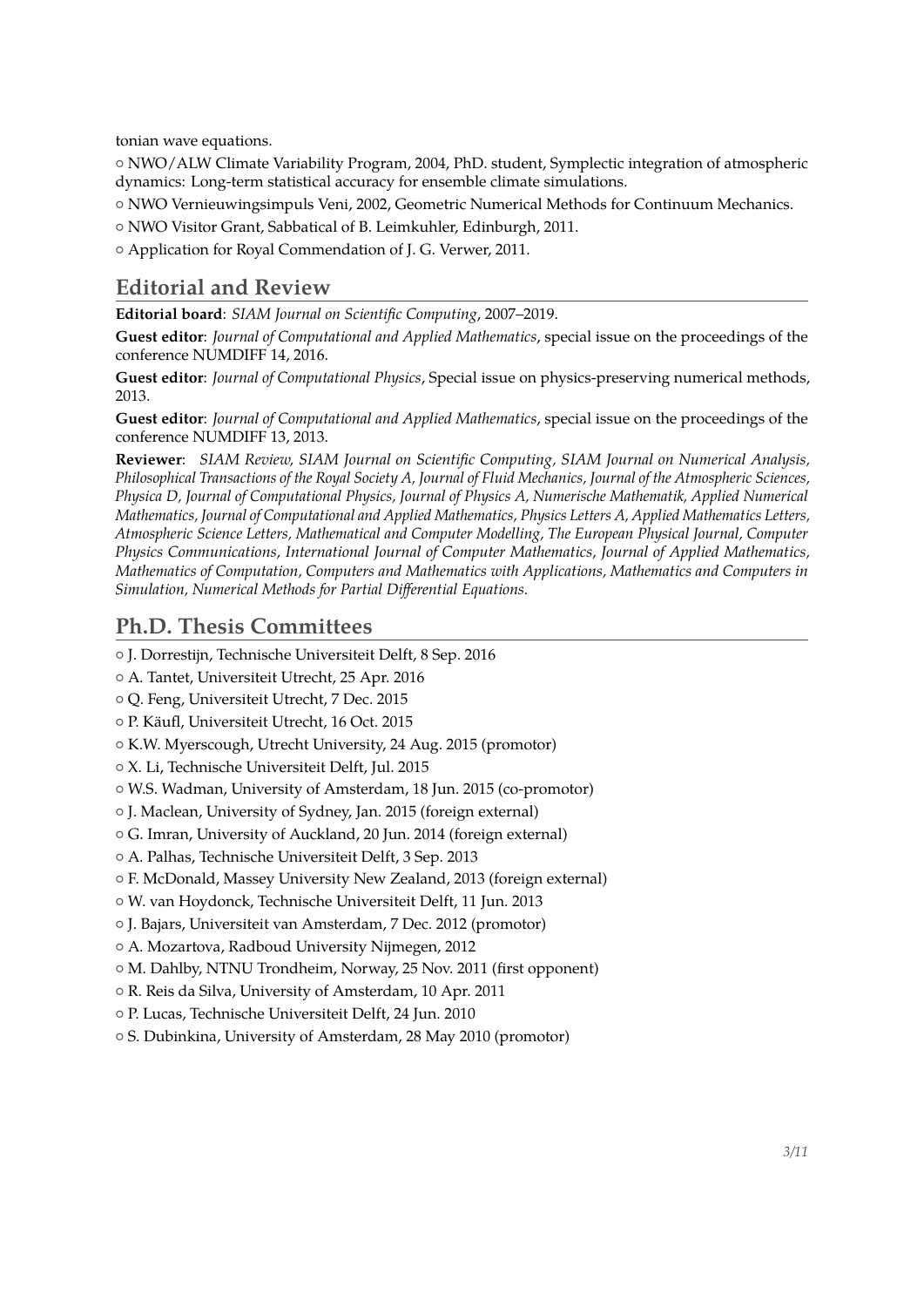# **Appointment Committees**

{ Utrecht University, tenure-track position, Westerdijk Fellowship in Mathematical Modelling 2015 (committee chair)

- { Utrecht University, tenure-track position, NDNS+ cluster, 2013
- { T.U. Eindhoven, tenure-track position, NDNS+ cluster, 2013
- { Groningen University, tenure-track position, NDNS+ cluster, 2013
- { University of Antwerp, tenure-track position, 2013
- { Centrum Wiskunde en Informatica, tenure-track position, 2012
- { Centrum Wiskunde en Informatica, two tenure-track positions, 2005

#### **Teaching**

*Utrecht University, Science Faculty, Department of Mathematics*

**2016**: Mathematical Modelling with ODEs and PDEs.

**2015–2016**: Introduction to Complex Systems.

**2015**: Seminar course Mathematics of Complex Systems.

**2014–2016**: Models & Simulations, 1st year bachelor.

*University of Amsterdam, Science Faculty, Korteweg-de Vries Institute for Mathematics*

**2009–2012**: Mathematical Modelling, 3rd year bachelor.

**2008**: Geometric integration of PDEs, master course.

**2005–2008**: Numerical Analysis 2 - Initial value problems, 3rd year bachelor.

#### **Postdoc Supervision**

{ S. Zhuk, ERCIM Fellow, Apr. 2011–Jan. 2012, Data assimilation for energy applications.

# **Ph.D. Students**

{ X. Liu, Oct. 2016–Sep. 2020, Complex dynamics of financial systems.

{ F. Witteveen, Oct. 2016–Sep. 2020, (2nd promotor, co-supervision with H. Heesterbeek and R. de Boer), Complex dynamics of immune and ecosystems

{ T. Gomez, Sep. 2016–Aug. 2020, (2nd promotor, co-supervision with G. Piccillo and U. Weitzel) Complex dynamics of financial systems.

{ H. Zhang, 2015–2019, (formal promotor, daily supervisor is P. Zegeling).

 $\circ$  A. Kadu, Jul. 2015–Jul. 2019 (formal 2nd promotor, daily supervisor is T. van Leeuwen).

{ F. Beckebanze, Jul. 2015–Jun. 2019 (promotor, co-supervision with L.R.M. Maas) analysis of viscous transport by internal wave attractors.

{ S. Ruchi, Sep. 2015–Aug. 2019 (promotor, co-supervision with S. Dubinkina, CWI) data assimilation for subsurface reservoirs.

{ B. M. de Leeuw, Mar. 2015–Feb. 2019 (promotor, co-supervision with S. Dubinkina, CWI) data assimilation methods for atmosphere/ocean flow.

{ H. Zhou, Nov. 2013–Oct. 2017 (formal promotor, supervisor is P. Zegeling).

{ W. Wadman, Feb. 2011–Jun. 2015 (2nd promotor, co-supervision with D. Crommelin, CWI/UvA), Electric power grid integrity under decentralized generation and storage.

 $\circ$  K. Myerscough, Nov. 2010–Aug. 2015, Thermostat subgrid scale modelling of atmospheric fluids.

{ B. W. I. Peeters, Oct. 2006–Sep. 2010 (terminated), (2nd promotor, co-supervision with O. Bokhove, U. Twente), Symplectic discretization of a hydrostatic atmospheric model; the role of dissipative perturbations and forcing.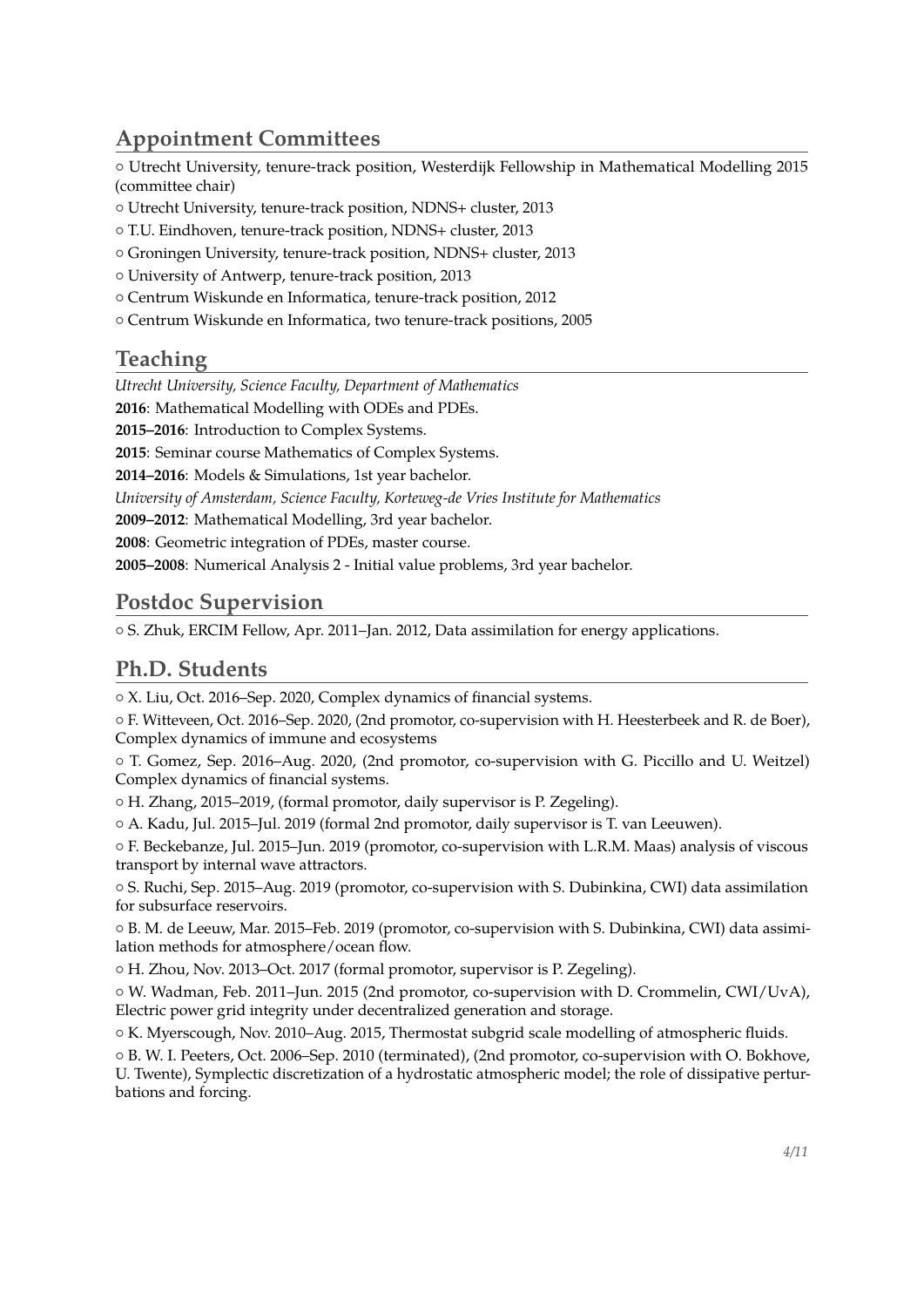{ J. Bajars, U. Amsterdam, Jan. 2007–Apr. 2012, Geometric integrators for wave equations, thermostat methods.

{ S. Dubinkina, U. Amsterdam, Aug. 2005–Jan. 2009, Statistical mechanics of symplectic and energyconserving discretizations for geophysical fluid models.

### **Master Thesis Supervision**

{ R. de Haas, U. Utrecht, Sep. 2016–Jun. 2017 (with R. van Roij), Kinetic theory of self-propelled particles. { A. van Dam, U. Utrecht, Dec. 2015–Oct. 2016 (with K. Frenken), Economic diversification as a percolation process.

{ J. de Groot, U. Utrecht, Feb.–Sep. 2016 (with D. Fokkema, Ernst & Young), Credit risk modeling using a weighted support vector machine.

{ S. Korenberg, U. Utrecht, Dec. 2015–Aug. 2016 (with H. Stoof), Stochastic modelling of evolutionary processes.

{ F. Schevenhoven, U. Utrecht, Sep. 2015–Jun. 2016 (with F. Selten KNMI), Improving weather predictions by cross pollination in time.

{ E. Visee, U. Utrecht, Sep. 2015–Jun. 2016 (with F. Platzek & M. Borsboom, Deltares), Accurate discretization of convection terms on unstructured grids.

{ H. van den Pol, Utrecht U., Jan. 2015–Oct. 2015, Development of complex network based early warning indicators of bifurcations using reduced (stochastic) models.

 $\circ$  A. Kruseman, Utrecht U., Oct. 2014–Sep. 2015, A fast Chebyshev method for rotating incompressible fluids.

{ L. Stoel, Utrecht U., Feb. 2014–Jan. 2015, The numerical solution of the Vlasov-Poisson-Fokker-Planck equation in the context of accelerator physics.

{ B. de Leeuw, Utrecht U., Feb. 2014–Jan. 2015 (with L. Fritz), On the numerical computation of electron transport through topological crystalline insulators.

{ H. Thórsdóttir, U. Amsterdam, Oct. 2010–Oct. 2011, Hamiltonian particle-mesh method for the quasigeostrophic equation on a sphere.

{ S. Kopecz, Kassel U., Aug.–Dec. 2005, Wave attractors for a stratified fluid in a tilted square domain.

### **Bachelor Thesis Supervision**

{ E. van der Heijden, U. Utrecht. Jan.–Jun. 2017, Unstable periodic orbits of a chaotic economic model. { M. Veldhuizen, U. Utrecht. Jan.–Jun. 2016, Unstable space of discretized partial differential equations.

{ L. Kattenbroek, U. College Utrecht. Jan.–Jun. 2016, Strang splitting of stochastic differential equations. { A. van Dam, U. Amsterdam. Nov. 2012–Jun. 2013, Symmetric, volume and energy conserving methods for equilibrium statistical mechanics.

 $\circ$  A. Vonk, U. Amsterdam. May–Aug. 2007, Statistics of projection methods for ideal fluids.

#### **Promotion of mathematics/science**

{ Annual Symposium Wiskundig Studiegenootschap Abacus, Twente U., 2 June 2017, speaker.

{ Nationale Wiskunde Symposium, Leiden, 3 April 2017, speaker.

{ SIAM Student Chapter, Utrecht University (chartered 2017), faculty advisor.

{ Inaugural lecture *More on the nature of prediction*, Utrecht University, 9 Nov. 2016.

 $\circ$  Science in the City, Utrecht, 3 April 2016, speaker.

{ 106th European Study Group Mathematics with Industry, Utrecht, 28 26–30 Jan. 2015, organizing committee.

{ Kaleidoscoopdag, Twente U., 23 May 2014, speaker.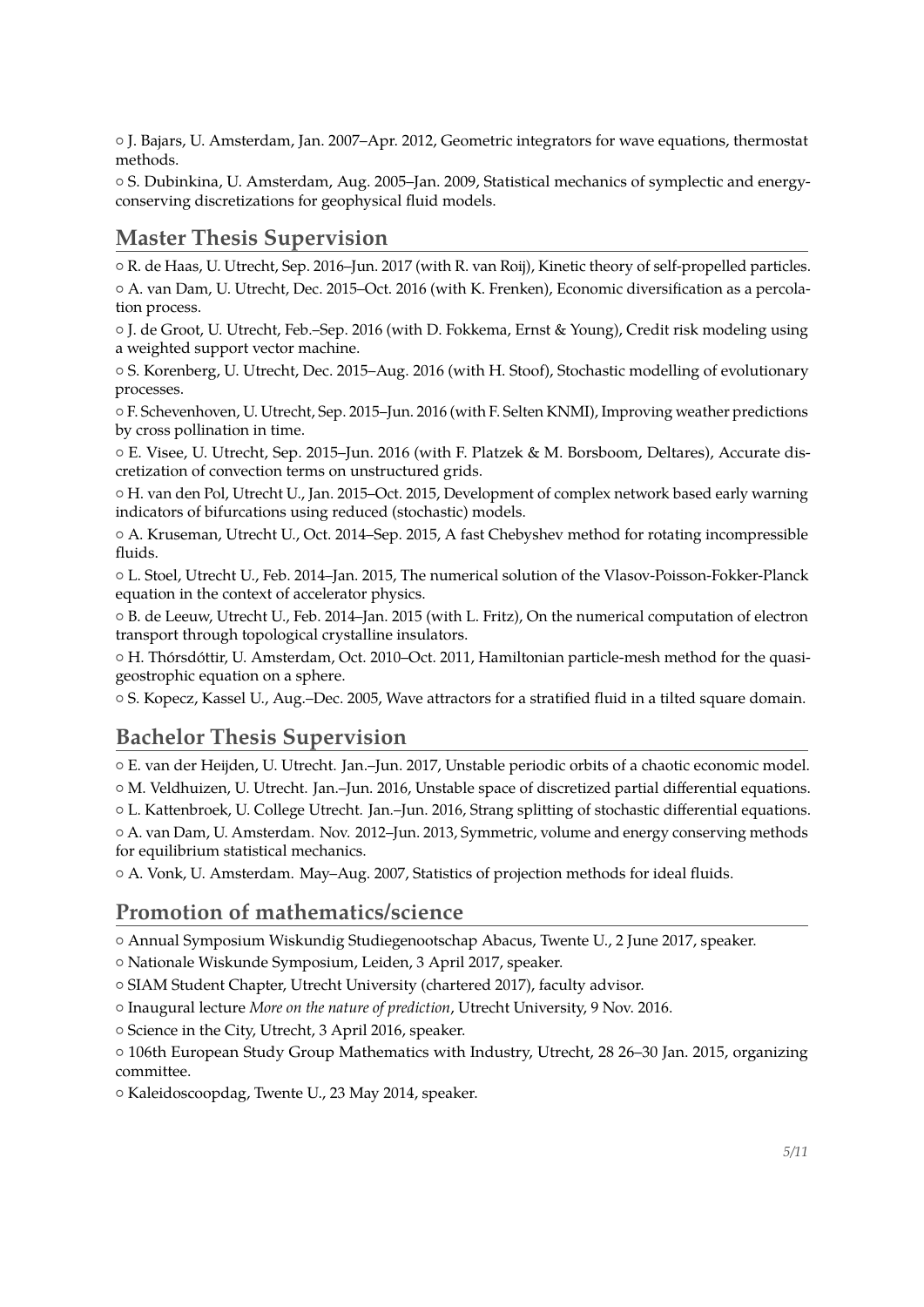{ Vakantiecursus wiskunde, 2013, organizing committee.

{ 86th European Study Group Mathematics with Industry, Lorentz Center, Leiden, 28 Jan.–1 Feb. 2013, participant.

{ Workshop on Fractals, elementary school Laterna Magica, Amsterdam, 25 Jun. 2012.

{ Leve de Wiskunde!, University of Amsterdam, 13 Apr. 2012, speaker.

{ Inaugural lecture *The nature of prediction (and the prediction of nature)*, University of Amsterdam, 21 Apr. 2011.

{ Vakantiecursus wiskunde, CWI (27–28 Aug. 2010) and TU/e (3–4 Sep. 2010), speaker.

{ Coordinator, Dynamical Systems Tour of the Science Park Amsterdam, Don Bosco College, Volendam, 2010–2012.

{ 72nd European Study Group Mathematics with Industry, CWI, Amsterdam, 25–29 Jan. 2010, coorganizer.

{ Popular research summaries in ERCIM News, 2003, 2005 and 2010.

{ Demonstrations at CWI Open Dag (Wetenschapsdag), 2001 and 2007.

#### **Conference organization**

{ EQUADIFF, Leiden, 2019 (organizing committee).

{ NUMDIFF-15 Numerical Solution of Differential and Differential-Algebraic Equations, Halle, Germany, Sep. 2018 (organizing committee).

{ NUMDIFF-14 Numerical Solution of Differential and Differential-Algebraic Equations, Halle, Germany, 7–11 Sep. 2015 (organizing committee).

{ 106th European Study Group Mathematics with Industry, Utrecht, 28 26–30 Jan. 2015, (organizing committee).

{ NDNS+ Workshop Stochastic Modelling of Multiscale Systems, Eindhoven, the Netherlands, 2–6 Dec. 2013 (co-organizer).

{ NUMDIFF-13 Numerical Solution of Differential and Differential-Algebraic Equations, Halle, Germany, 10–14 Sep. 2012 (organizing committee).

{ 36th Woudschoten Conference of the Werkgemeenschap Scientific Computing, Zeist, 5–7 Oct. 2011 (program committee).

{ Workshop on Time Integration of ODEs and PDEs, Amsterdam, 17–19 Jan. 2011 (co-organizer).

{ 72nd European Study Group Mathematics with Industry, Amsterdam, 25–29 Jan. 2010 (co-organizer).

{ Afternoon Symposium on Energy, Uncertainty & Computation, Amsterdam, 25 Aug. 2009 (coorganizer).

{ Numerical Modelling of Complex Dynamical Systems, Lorentz Center, Leiden, 6–9 May 2008 (coorganizer).

{ Geometric and stochastic methods in geophysical fluid dynamics, Jacobs University, Bremen, Germany, 7–11 Jan. 2008 (program committee).

{ Workshop on Geometric and Multiscale Methods for Geophysical Fluid Dynamics, Lorentz Center, Leiden, 2–6 Oct. 2006 (co-organizer).

{ Innovative Time Integrators for PDEs, Amsterdam, 25–27 Nov. 2002 (co-organizer).

#### **Invited lectures**

{ Transport in Unsteady Flows: from Deterministic Structures to Stochasitc Models and Back Again, Banff, Canada 16–20 Jan. 2017, Preserving structure (and coherent structures) under discretization.

{ Geometric Integration and Its Applications, La Trobe University, Melbourne, 5–7 Dec. 2016, Shadowing, Synchronization and Data Assimilation.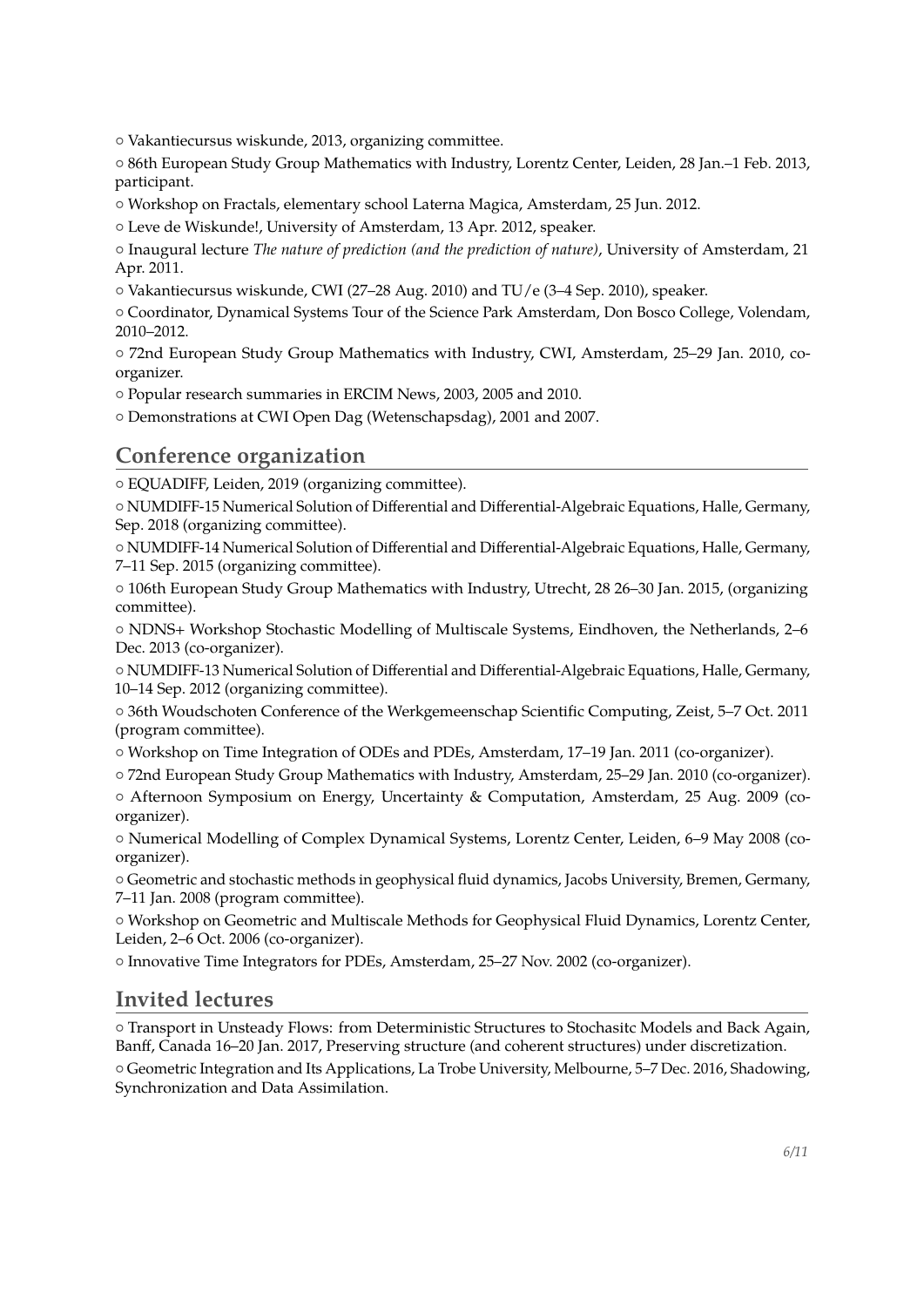{ Mathematics of Planet Earth Wednesdays Seminar, University of Reading, 30 Nov. 2016, A tangent space splitting method for data assimilation: shadowing and synchronization.

{ Mathematical and Algorithmic Aspects of Data Assimilation in the Geosciences, Oberwolfach, Germany, 2–8 Oct. 2016.

{ Multiscale Interactions in Geophysical Fluids, Oberwolfach, Germany, 14–20 Aug. 2016.

{ Simulation of Rare Events, EURANDOM, Eindhoven, 29 Mar.–1 Apr. 2016, Dynamical sampling methods with applications.

{ SciCADE 2015, Potsdam, Germany, 14–18 Sep. 2015.

{ Foundations of Computational Mathematics, Workshop on Geometric Integration and Computational Mechanics, Montevideo, 17–19 Dec. 2014.

{ Workshop Climate Variability: from Data and Models to Decisions, Lorentz Center, Leiden, 1–5 Dec. 2014.

{ Foundations of Computational Mathematics, Workshop on Geometric Integration and Computational Mechanics, Montevideo, 17–19 Dec. 2014.

{ Complexity Symposium, Utrecht University, 3 July 2014, Complexity in fluid dynamics.

{ General Mathematics Colloquium, Vrije Universiteit, 14 May 2014, Application of Thermostats to Discretized Fluid Models.

{ General Mathematics Colloquium, Leiden University, 8 May 2014, Application of Thermostats to Discretized Fluid Models.

{ Port Hamiltonian Systems Workshop, Lorentz Center, Leiden, 24–28 Mar. 2014, Symplectic RK methods for PDEs and controls.

{ NDNS+ Workshop Stochastic Modelling of Multiscale Systems, Eindhoven, the Netherlands, 2–6 Dec. 2013 (co-organizer), Application of Thermostats to Discretized Fluid Models.

{ Staff Colloquium, Mathematical Institute, Utrecht University, 14 Nov. 2013, (Towards) geometric numerical integration of inviscid fluids.

{ Isaac Newton Institute Program "Mathematics fo the Fluid Earth", Cambridge University, 28 Oct.– 8 Nov. 2013, Thermostats for bias correction and statistically consistent model reduction.

{ Geoturb: Numerical modeling and theoretical challenges in atmosphere and ocean turbulence, Lyon, 2–4 Oct. 2013, Towards a simple stochastic correction of kinetic energy spectra in fluids.

{ SciCADE 2013, Valladolid, 16–20 Sep. 2013, Stochastic correction of kinetic energy spectra in fluids (contributed).

{ CASA Colloquium, T.U. Eindhoven, 15 May 2013, Application of Thermostats to Discretized Fluid Models.

{ Modelling the Dynamics of Complex Molecular Systems, Lorentz Center, Leiden, 13 Aug.–7 Sep. 2012, Application of MD sampling techniques in Geophysical Fluid Dynamics.

{ Seminar LSEC/AMSS, Beijing, China, 6 Jun. 2012, Geometric integration of phase flows: Preservation of invariant-measures of discretized Hamiltonian PDEs.

{ Symposium on Physics, Mathematics & Climate, Utrecht, 31 Jan. 2012, Stochastic multiscale methods for climate science.

{ Differential Equations and Numerical Analysis Seminar, NTNU, Trondheim, Norway, 24 Nov. 2011, Statistical measure correction for discretized geophysical fluids.

{ SciCADE 2011, International Conference on Scientific Computation and Differential Equations, Toronto, 11–15 Jul. 2011, Plenary lecture: Statistical measure correction for discretized geophysical fluids.

{ Foundations of Computational Mathematics, Workshop on Geometric Integration and Computational Mechanics, Budapest, 4–6 Jul. 2011, Statistical mechanics of the Hamiltonian particle-mesh method.

{ Nederlands Mathematisch Congres 2011, Twente University, Enschede. 14–15 Apr. 2011, Optimal distributed power generation under network load constraints.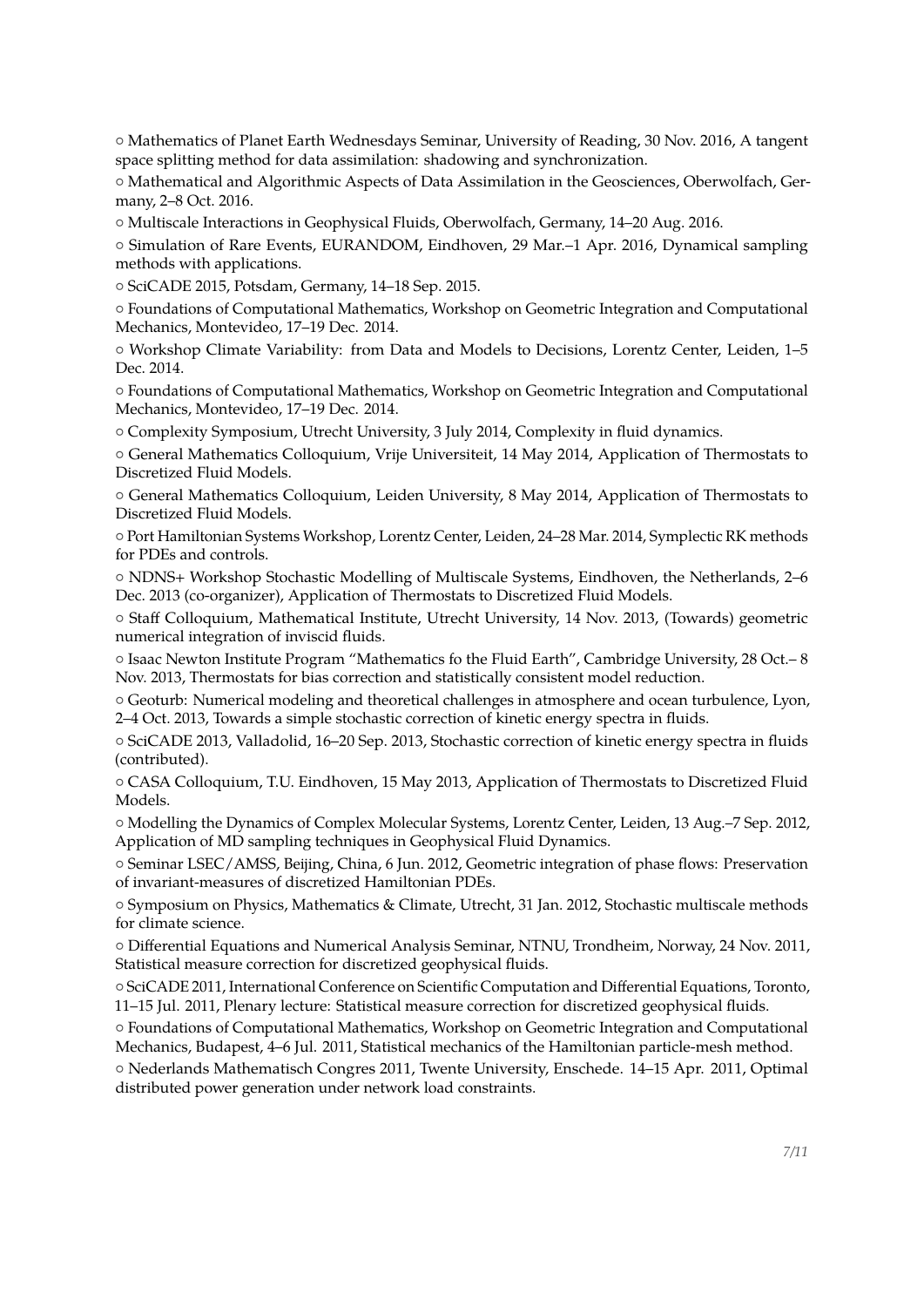{ Geometric Numerical Integration Oberwolfach, Germany. 20–26 Mar. 2011.

{ Mathematical and Statistical Approaches to Climate Modelling and Prediction Isaac Newton Institute, Cambridge, UK. 10–31 Oct. 2010, Prediction of the 2nd kind: numerical discretizations and their climatic response.

{ Mathematical Theory and Modelling in Atmosphere-Ocean-Science Oberwolfach, Germany. 8–14 Aug. 2010, Thermostats for point vortices.

{ General Mathematics Colloquium, University of Amsterdam, 28 Apr 2010, A thermostat model for unresolved dynamics.

{ Numerical Hierarchies for Climate Modeling Institute for Pure and Applied Mathematics, UCLA. 12–16 Apr 2010, A thermostat model for unresolved dynamics.

{ Computational Multiscale Methods, U. Twente. 26–27 Nov. 2009, A thermostat closure for point vortices.

{ Numdiff-12 Numerical Solution of Differential and Differential-Algebraic Equations, Halle, DE. 14–18 September 2009, (impromptu lecture) A thermostat closure for point vortices.

{ 2009 SIAM Conference on Mathematical and Computational Issues in the Geosciences Leipzig 15–18 June 2009, Statistical Model for an Incompressible Particle-mesh Method

{ Deltares Lunch Lecture, Delft, 5 Mar. 2009, Statistical accuracy in numerical discretization of geophysical fluids.

{ Dynamical Analysis Seminar, Vrije Universiteit, Amsterdam, 9 Apr. 2008, Statistical mechanics of Arakawa's Jacobian.

{ PGEF - Netherlands Platform for Geophysical and Environmental Fluid Mechanics. U. Twente, 28 Sep. 2007, Statistical mechanics of Arakawa's Jacobian.

{ ICMS Workshop Applying Geometric Integrators, Edinburgh, 24–27 Apr. 2007, Statistical mechanics of Arakawa's Jacobian: numerical experiments.

{ Applied Mathematics Seminar, Edinburgh University, 27 Feb. 2007, Numerical Conservation of Hamiltonian Structure in Atmospheric Dynamics.

{ NDNS+ Cluster Workshop Mathematics of Earth Sciences, Groningen, 27 Nov.–1 Dec. 2006, Overview lecture: Conservation of Hamiltonian structure in numerical models of geophysical flows.

{ Geometric and Multiscale Methods for Geophysical Fluid Dynamics, Lorentz Center, Leiden, 2–6 Oct. 2006, Wave action conservation by multisymplectic integrators.

{ Castellón Conference on Geometric Integration, Castellón, Spain, 18–22 Sep. 2006, Local conservation and multisymplectic discretizations for PDEs.

{ NUMDIFF 11 Numerical Solution of Differential and Differential Algebraic Equations, Halle, Germany, 4–8 Sep. 2006, Plenary lecture: Local conservation and multisymplectic discretizations for Hamiltonian PDEs.

{ Nederlands Mathematisch Congres, Delft, 27–28 Mar. 2006, Conservation and coarse-grained dynamics in climate simulations.

{ Geometry, Fluids and Numerical Seminar, Surrey University, 2 Mar. 2006, Some recent developments in multi-symplectic discretization.

{ Seminar of the Computational Laboratory for Analysis, Modeling and Visualization, Bremen, 6 Dec. 2005, Symplectic discretization of atmospheric flows.

{ Potsdam Workshop on Numerical Methods in Climate and Weather Prediction, Potsdam, 28 Sep.–1 Oct. 2005, Some really exotic conservation laws, a method that preserves them all, and considerations for nonuniform grids.

{ Foundations of Computational Mathematics (FoCM), Minisymposium on Geometric Integration, Santander, Spain, 30 Jun.–9 Jul. 2005, Dispersion properties of conservative discretizations for wave equations.

{ SciCADE 05 International Conference on Scientific Computation and Differential Equations, Nagoya,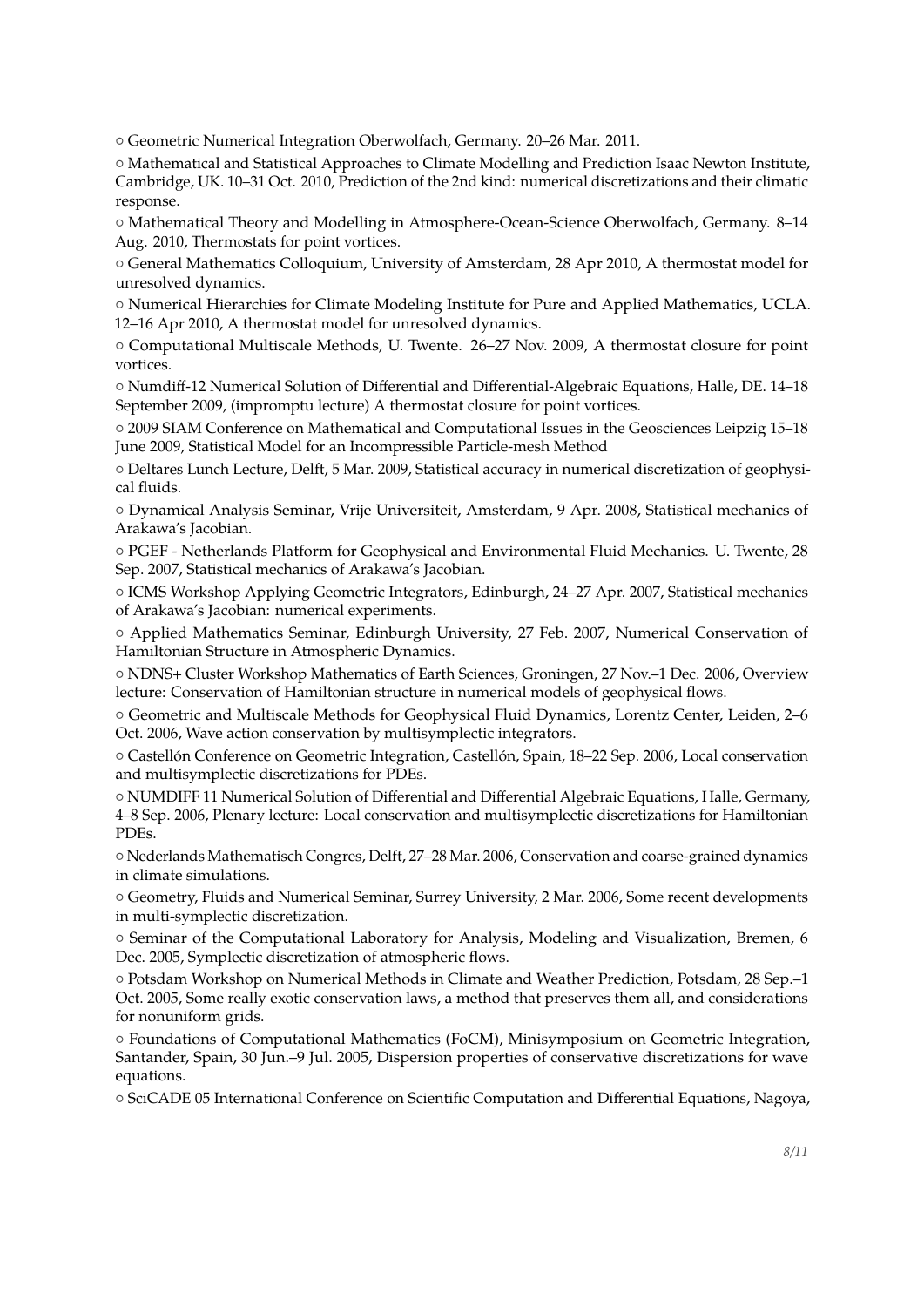Japan, 23–27 May 2005, Conservative discretizations of wave equations: group velocity signature and nonphysical reflections.

{ UvA Numerica Seminar, U. Amsterdam, 8 Dec. 2004, Dispersion and grid-induced spurious reflections in finite difference methods for wave equations.

{ Nonlinearity in Amsterdam (Combined UvA, VU, CWI Nonlinear Dynamics Colloquium), 27 Oct. 2004, Symplectic Integration of Atmospheric Fluids.

{ Geometric Methods in Geophysical Fluid Dynamics Network Meeting, Pitlochry, Scotland, 20–23 Apr. 2004, The box scheme: Nonexistence of nonphysical reflections on nonuniform grids.

{ Nederlands-Belgisch Mathematisch Congres, Tilburg, 16–17 Apr. 2004, Symplectic Integration of Atmospheric Fluids.

{ Mathematics Institute Colloquium, Utrecht University, 18 Mar. 2004, Symplectic Integration of Atmospheric Fluids.

{ NUMDIFF 10 Numerical Solution of Differential and Differential Algebraic Equations. Halle, Germany, 8–11 Sep. 2003, Discretization of wave equations and grid-induced reflections.

{ SciCADE '03 International Conference on Scientific Computation and Differential Equations, Trondheim, Norway, 30 Jun.–4 Jul. 2003, A Hamiltonian Particle-Mesh Methods for Geophysical Fluid Dynamics.

{ SIAM Conference on Applications of Dynamical Systems, Snowbird, USA, 27–31 May 2003, A Hamiltonian Particle-Mesh Methods for Geophysical Fluid Dynamics.

{ Geometric and Structure-Preserving Algorithms for PDEs, Oslo, 12–15 May 2003, The Box-scheme Applied. . . to Micromagnetics.

{ UvA Numerica Seminar, University of Amsterdam, 13 Jan. 2003, Multisymplectic numerical treatment of ferromagnetic materials.

{ Invariant and Symmetry-Preserving Algorithms for N-Body Simulation, Leicester, 25–26 Apr. 2002, The Hamiltonian Particle-Mesh Method and Numerical Results.

{ Mathematical Modelling Centre Colloquium, University of Leicester, U.K., 16 Mar. 2001, A Potential Vorticity Conserving Particle-Mesh Method for the Shallow Water Equations.

{ Mathematical Physics and Computational Mechanics Department Colloquium, University of Twente, Netherlands, 9 Nov. 2000, A Potential Vorticity Conserving Geometric Integrator for Rotating Shallow Water Equations.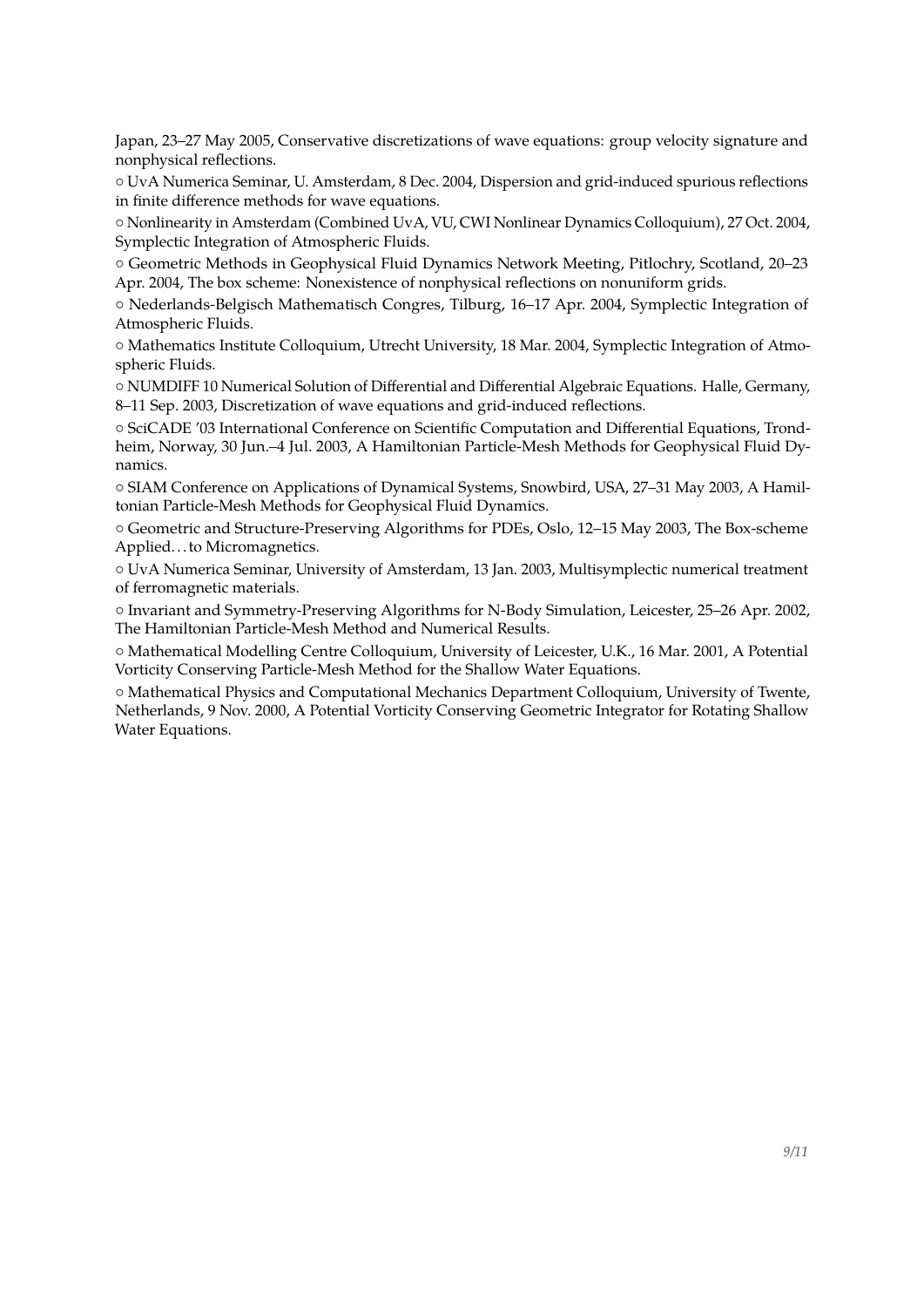# **Publications**

- 1. K. Myerscough, J. Frank and B. Leimkuhler, Least-biased correction of extended dynamical systems using observational data. *Proc. R. Soc. A*, to appear, 2017.
- 2. H. Dijkstra, A. Tantet, J. Viebahn, E. Mulder, M. Hebbink, D. Castellana, H. van den Pol, J. Frank, S. Baars, F. Wubs, M. Chekroun & C. Kuehn, A numerical framework to understand transitions in high-dimensional stochastic dynamical systems, *Dynamics and Statistics of the Climate System*, to appear 2017.
- 3. K. Myerscough and J. Frank, Explicit, parallel Poisson integration of point vortices on the sphere. *J. Comput. Appl. Math.*, 304:100–119, 2016.
- 4. J. Frank, K. Myerscough and B. Leimkuhler. Direct control of the small-scale energy balance in 2D fluid dynamics. *J. Fluid Mechanics* 782:240–259, 2015.
- 5. S. Zhuk, J. Frank, I. Herlin, and R. Shorten. State estimation for linear parabolic equations: minimax projection method. *SIAM Journal on Scientific Computing* 37:A1174–A1196, 2015.
- 6. J. Frank and S. Zhuk. Symplectic Möbius integrators for LQ optimal control problems. IEEE 53rd Annual Conference on Decision and Control 2014, 15–17 Dec 2014, pp. 6377?6382.
- 7. W. Wadman, D. Crommelin, and J. Frank. A separated splitting technique for disconnected rare event sets. Proceedings of the 2014 Winter Simulation Conference, IEEE Press, p. 522–532, 2014.
- 8. W. Wadman, D. Crommelin, and J. Frank. Applying a splitting technique to estimate electrical grid reliability. Proceedings of the 13th Winter Simulation Conference (WSC 2013), IEEE Press, pp. 577–588, 2013.
- 9. J. Bajars, J. Frank, and B. Leimkuhler. Weakly coupled heat bath models for Gibbs-like invariant states in nonlinear wave equations. *Nonlinearity*, 26:1945–1973, 2013.
- 10. J. Frank and G. A. Gottwald. Stochastic homogenization for an energy conserving multi-scale toy model of the atmosphere, *Physica D: Nonlinear Analysis*, 254:45–56, 2013.
- 11. J. Bajars, J. Frank, and L. R. M. Maas. On the appearance of internal wave attractors due to an initial or parametrically excited disturbance. *Journal of Fluid Mechanics*, 714:283–311, 2013.
- 12. W. Wadman, G. Bloemhof, D. Crommelin, and J. Frank. Probablistic power flow simulations allowing temporary current overloading. In *Probablistic Methods Applied to Power Systems*, volume to appear, 2012.
- 13. S. Shin, S. Reich, and J. Frank. Hydrostatic Hamiltonian particle-mesh (HPM) methods for atmospheric modeling. *Quarterly Journal of the Royal Meteorological Society*, 138:1388–1399, 2012.
- 14. J. Frank. The nature of prediction (and the prediction of nature). *Nieuw Archief voor Wiskunde*, 13(1):18–24, 2012.
- 15. J. Bajars, J. Frank, and B. Leimkuhler. Stochastic-dynamical thermostats for constraints and stiff restraints. *The European Physics Journal Special Topics*, 200:131–152, 2011.
- 16. J. Frank and G. A. Gottwald. The Langevin limit of the Nosé-Hoover-Langevin thermostat. *Journal of Statistical Physics*, 143(4):715–724, 2011.
- 17. S. Dubinkina and J. Frank. Statistical relevance of vorticity conservation in the Hamiltonian particlemesh method. *Journal of Computational Physics*, 229(7):2634–2648, 2010.
- 18. S. Dubinkina, J. Frank, and B. Leimkuhler. Simplified modelling of a thermal bath, with application to a fluid vortex system. *Multiscale Modeling and Simulation*, 8(5):1882–1901, 2010.
- 19. C. Cotter, J. Frank, and S. Reich. A remapped particle-mesh semi-Lagrangian advection scheme. *Quarterly Journal of the Royal Meteorological Society*, 133(251–260), 2007.
- 20. S. Dubinkina and J. Frank. Statistical mechanics of Arakawa's discretizations. *Journal of Computational Physics*, 227(2):1286–1305, 2007.
- 21. B. N. Ryland, R. I. McLachlan, and J. Frank. On the multisymplecticity of partitioned Runge-Kutta and splitting methods. *International Journal of Computers and Mathematics*, 84(6):847–869, 2007.
- 22. J. Frank, B. E. Moore, and S. Reich. Linear PDEs and numerical methods that preserve a multisymplectic conservation law. *SIAM Journal on Scientific Computing*, 28(1):260–277, 2006.
- 23. J. Frank. Conservation of wave action under multisymplectic discretizations. *Journal of Physics A: Mathematical and General*, 39(19):5479–5493, 2006.
- 24. J. Frank, S. Reich, A. Staniforth, A. White, and N. Wood. Analysis of a regularized, time-staggered